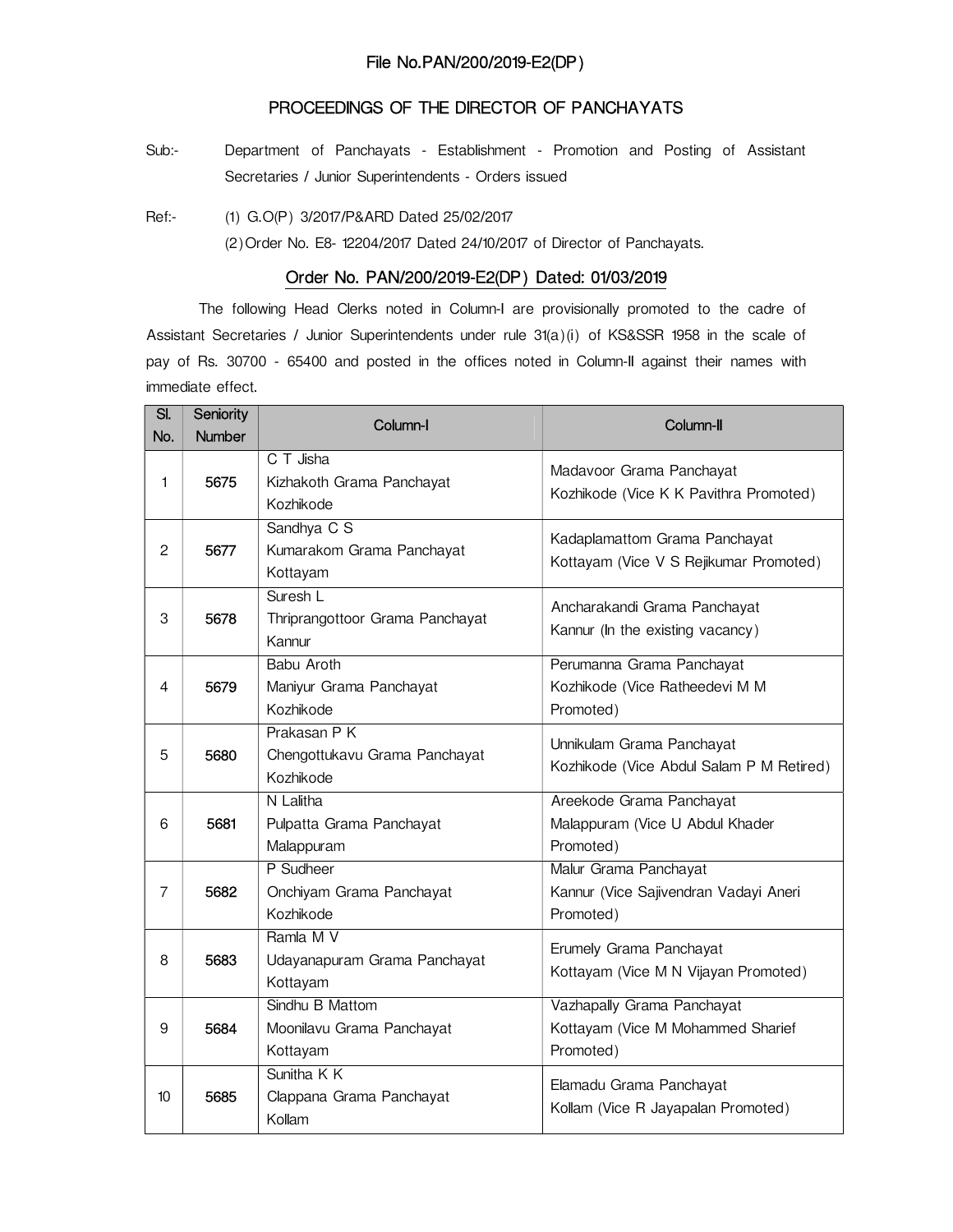## File No.PAN/200/2019-E2(DP)

|    |      | Paul M O                                 | Chittariparamba Grama Panchayat         |
|----|------|------------------------------------------|-----------------------------------------|
| 11 | 5686 | Ayyampuzha Grama Panchayat               | Kannur (Vice Nisha Achuthan Promoted)   |
|    |      | Ernakulam<br>T R Shaju                   |                                         |
| 12 | 5688 | Varavur Grama Panchayat                  | Cheruthazham Grama Panchayat            |
|    |      | Thrissur                                 | Kannur (In the Leave vacancy)           |
|    |      | Saharudeen A                             | Porur Grama Panchayat                   |
| 13 | 5689 | Karulai Grama Panchayat                  | Malappuram (Vice Raghavan P P           |
|    |      | Malappuram                               | Promoted)                               |
|    |      | George V A                               |                                         |
| 14 | 5690 | Balal Grama Panchayat                    | Pallikkara Grama Panchayat              |
|    |      | Kasargode                                | Kasargode (R. Geethamony Promoted)      |
|    |      | C P Prasanth                             |                                         |
| 15 | 5691 | Ozhur Grama Panchayat                    | Cheriyamundam Grama Panchayat           |
|    |      | Malappuram                               | Malappuram (In the existing vacancy)    |
|    |      | Ginu Abraham                             | Edathua Grama Panchayat                 |
| 16 | 5692 | Cheneerkkara Grama Panchayat             | Alappuzha (Vice T T Sushama Promoted)   |
|    |      | Pathanamthitta                           |                                         |
|    |      | Asokan T V                               | Pandikkad Grama Panchayat               |
| 17 | 5694 | Thuvvur Grama Panchayat                  | Malappuram (In the Leave vacancy)       |
|    |      | Malappuram                               |                                         |
|    |      | James K R                                | Muppainad Grama Panchayat               |
| 18 | 5695 | Kumbalangi Grama Panchayat               | Wayanad (Vice K Ramachandran            |
|    |      | Ernakulam                                | Promoted)                               |
| 19 | 5696 | Joseph V J                               | Peruvallur Grama Panchayat              |
|    |      | Othukungal Grama Panchayat<br>Malappuram | Malappuram (Vice M Sailaja Promoted)    |
|    |      | Harikumar J                              |                                         |
| 20 | 5698 | Pallikkal Grama Panchayat                | Narath Grama Panchayat                  |
|    |      | Thiruvananthapuram                       | Kannur (Vice T P Abdul Khader Promoted) |
|    |      | C J Samuel                               | Edappal Grama Panchayat                 |
| 21 | 5699 | Kaladi Grama Panchayat                   | Malappuram (Vice Venugopalal M P        |
|    |      | Malappuram                               | Promoted)                               |
|    |      | Sainudheen T                             |                                         |
| 22 | 5700 | Cheruvannoor Grama Panchayat             | Koorachund Grama Panchayat              |
|    |      | Kozhikode                                | Kozhikode (Vice Jaison N D Promoted)    |
|    |      | Maryprabha A I                           | Kottayam Grama Panchayat                |
| 23 | 5701 | Udumbanoor Grama Panchayat               | Kannur (Vice Pramila Thundiyil Maniyath |
|    |      | Idukki                                   | Promoted)                               |
|    |      | S Sulochana                              | Edathuruthy Grama Panchayat             |
| 24 | 5703 | Poruvazhy Grama Panchayat                | Thrissur (In the leave vacancy)         |
|    |      | Kollam                                   |                                         |
|    |      | Roshy Ciciliya                           | PAU - III                               |
| 25 | 5704 | Munroethuruth Grama Panchayat            | Pathanamthitta (Vice Jose Eapen         |
|    |      | Kollam                                   | Promoted)                               |